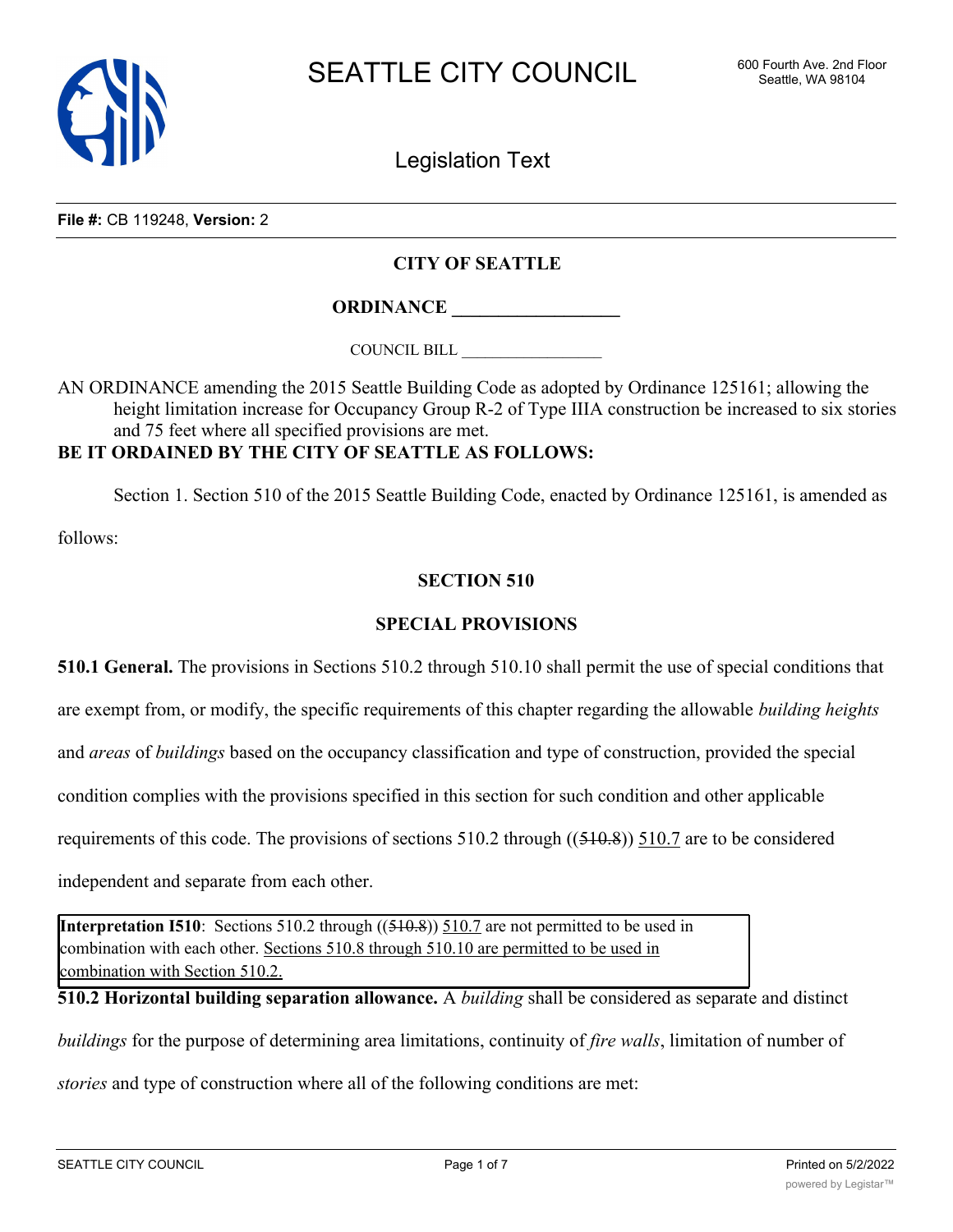1. The *buildings* are separated with a *horizontal assembly* having a *fire-resistance rating* of not less than 3 hours.

2. The building below and including the *horizontal assembly* is of Type IA construction.

3. *Shaft, stairway, ramp* and escalator enclosures through the *horizontal assembly* shall have not less than a 2-hour *fire-resistance rating* with opening protectives in accordance with Section 716.5.

**Exception:** Where the enclosure walls below the *horizontal assembly* have not less than a 3 hour *fire-resistance rating* with opening protectives in accordance with Section 716.5, the enclosure walls extending above the *horizontal assembly* shall be permitted to have a 1-hour *fire-resistance rating,* provided:

1. The *building* above the *horizontal assembly* is not required to be of Type I

construction;

2. The enclosure connects fewer than four *stories*; and

3. The enclosure opening protectives above the *horizontal assembly* have a *fire*

*protection rating* of not less than 1 hour.

4. *Stairways* permitted to be constructed of wood above the *horizontal assembly* are also permitted to be constructed of wood below the *horizontal assembly*. See Section 202 for the definition of *stairway*.

5. The *building* or buildings above the *horizontal assembly* shall be permitted to have any of the following occupancies:

5.1. Multiple Group A occupancy uses, each with an occupant load of less 300;

5.2. Group B;

5.3. Group I-1, Condition 2 licensed care facilities;

5.4. Group M;

5.5. Group R;

5.6. Group S-2 parking garage used for the parking and storage of private motor vehicles; and

5.7. Uses incidental to the operation or serving occupants of the *building* (including entry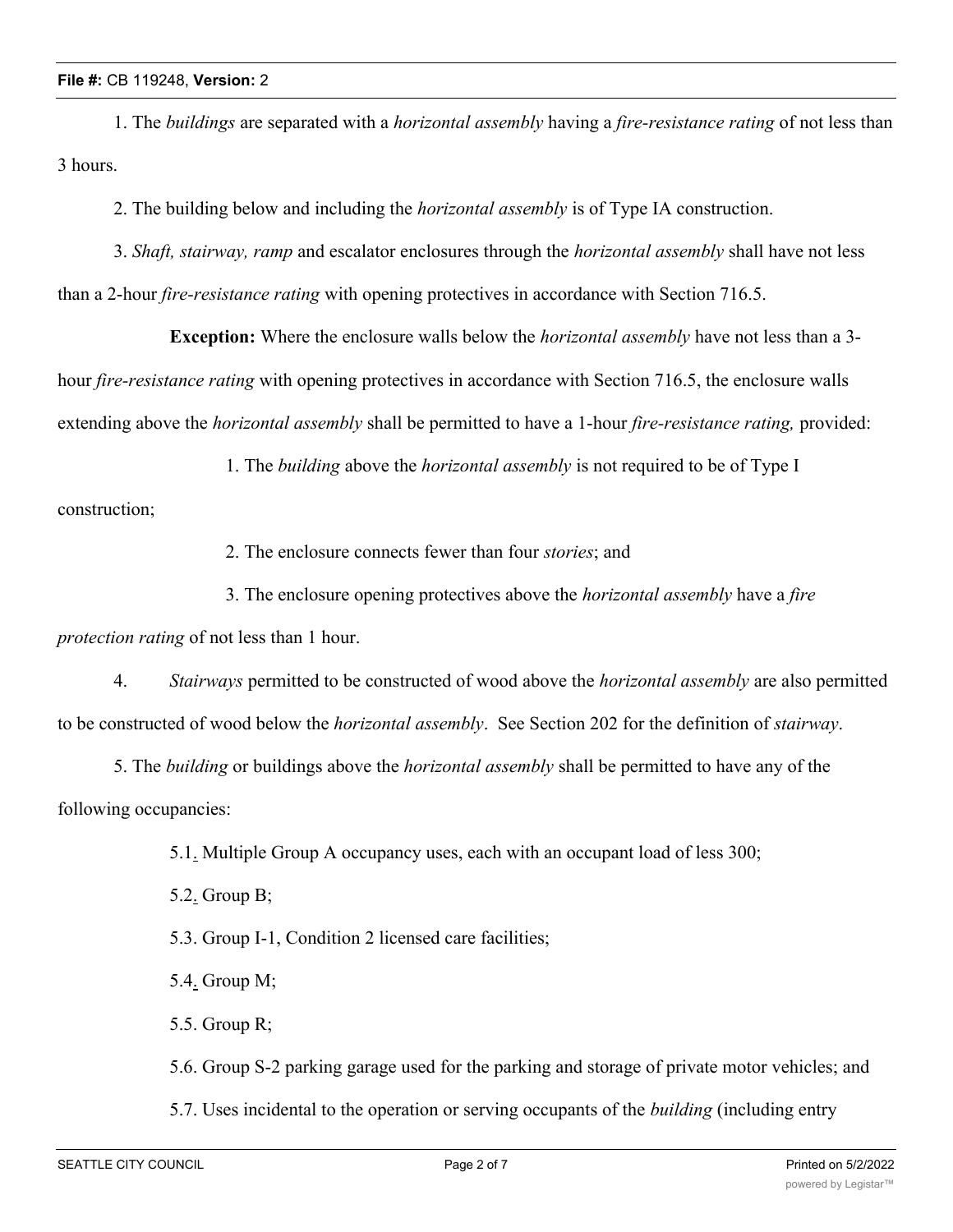lobbies, mechanical rooms, storage areas and similar uses).

6. The building below the *horizontal assembly* is permitted to be any occupancy allowed by this code except Group H.

7. The maximum building height in feet (mm) shall not exceed the limits set forth in Section 504.3 for the *building* having the smaller allowable height as measured from the grade plane.

8. All portions of the *buildings* above and below the three-hour *horizontal assembly* shall be protected throughout with an *automatic sprinkler system* that complies with Section 903.3.1.1.

9. Occupied floors shall be not more than 75 feet above the lowest level of fire department vehicle access.

**Interpretation (( I509.2)) I510.2:** For the purpose of this item, occupied roof decks are considered floors used for human occupancy if the occupant load of the deck is 10 or more on the roof of a building not equipped with an *automatic sprinkler system* or where the occupant load is 50 or more on the roof of a *building* that is equipped with an *automatic sprinkler system*.

10. Where the structure above the horizontal assembly is of Type V construction, and the structure or any portion of the structure is 7 stories above grade plane in height, all interior exit stairways shall be pressurized in accordance with Section 909.20 for low-rise stairways.

11. Where the structure above the horizontal assembly is not of Type V construction, interior exit stairways that connect more than 6 stories above the level of exit discharge for the stairway shall be pressurized in accordance with Section 909.20 for low-rise stairways.

\* \* \*

**((510.5)) 510.9 Group R-1 and R-2 buildings of Type IIIA construction.** The height limitation for *buildings* of Type IIIA construction in Groups R-1 and R-2 shall be increased to six *stories* and 75 feet (22 860 mm) where the first-floor assembly above the *basement* has a *fire-resistance rating* of not less than 3 hours and the floor area is subdivided by 2-hour fire-resistance-rated *fire walls* into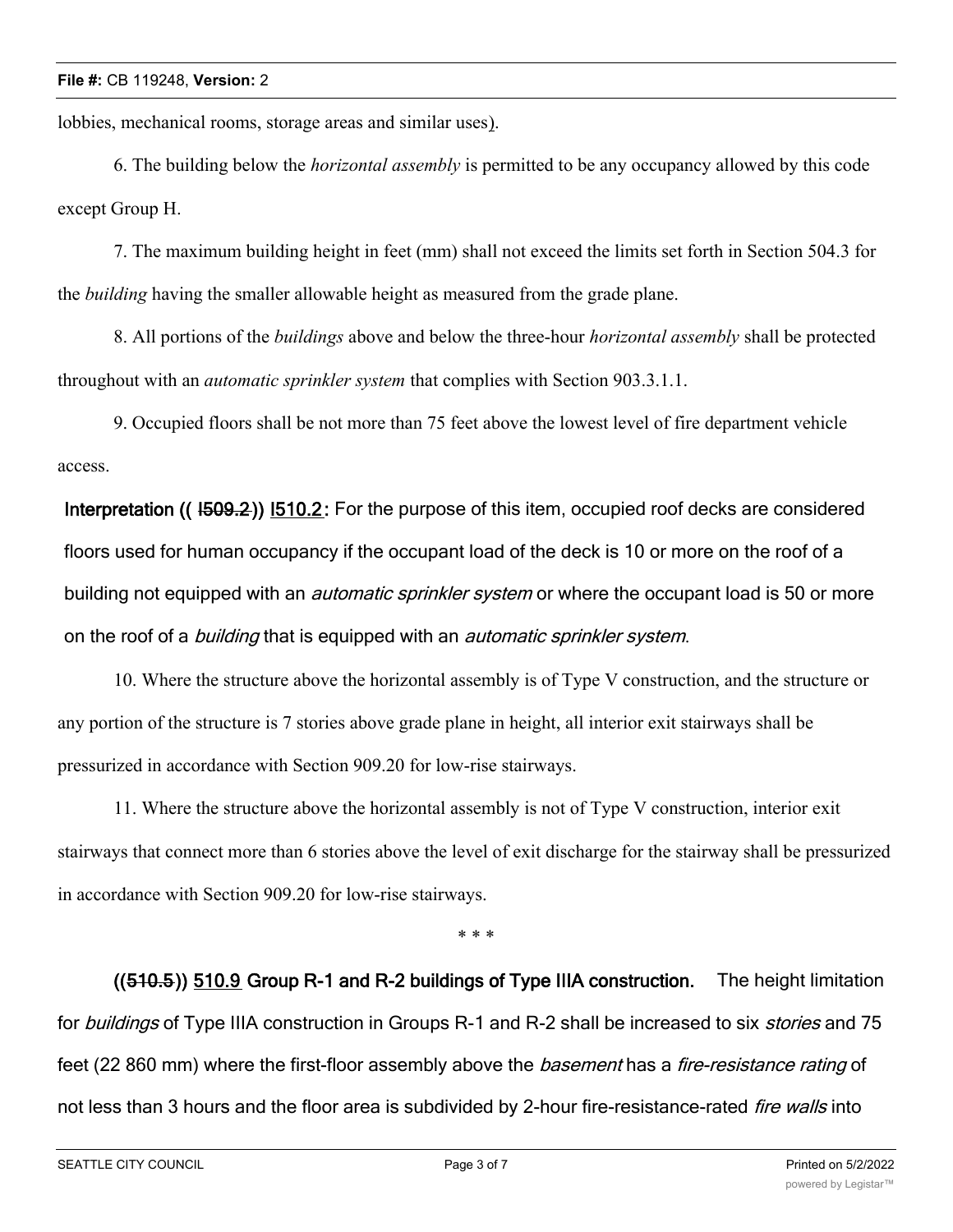areas of not more than 3,000 square feet (279 m2).

**((510.6)) 510.5 Group R-1 and R-2 buildings of Type IIA construction.** The height limitation for buildings of Type IIA construction in Groups R-1 and R-2 shall be increased to nine *stories* and 100 feet (30 480 mm) where the building is separated by not less than 50 feet (15 240 mm) from any other building on the *lot* and from *lot lines*, the *exits* are segregated in an area enclosed by a 2-hour fireresistance-rated *fire wall* and the first floor assembly has a *fire-resistance* rating of not less than 1 ½ hours.

**((510.7)) 510.6 Open parking garage beneath Groups A, I, B, M and R.** *Open parking garages* constructed under Groups A, I, B, M and R shall not exceed the height and area limitations permitted under Section 406.5. The height and area of the portion of the *building* above the *open parking garage* shall not exceed the limitations in Section 503 for the upper occupancy. The height, in both feet and *stories*, of the portion of the building above the *open parking garage* shall be measured from *grade plane* and shall include both the *open parking garage* and the portion of the *building* above the parking garage.

**((510.7.1)) 510.6.1 Fire separation.** *Fire barriers* constructed in accordance with Section 707 or *horizontal assemblies* constructed in accordance with Section 711 between the parking occupancy and the upper occupancy shall correspond to the required *fire-resistance rating* prescribed in Table 508.4 for the uses involved. The type of construction shall apply to each occupancy individually, except that structural members, including main bracing within the open parking structure, which is necessary to support the upper occupancy, shall be protected with the more restrictive fire-resistance-rated assemblies of the groups involved as shown in Table 601. *Means of egress* for the upper occupancy shall conform to Chapter 10 and shall be separated from the parking occupancy by *fire barriers* having not less than a 2-hour *fire-resistance rating* as required by Section 707 with *self-closing* doors complying with Section 716 or *horizontal assemblies* having not less than a 2-hour *fire-resistance rating* as required by Section 711, with *self-closing* doors complying with Section 716.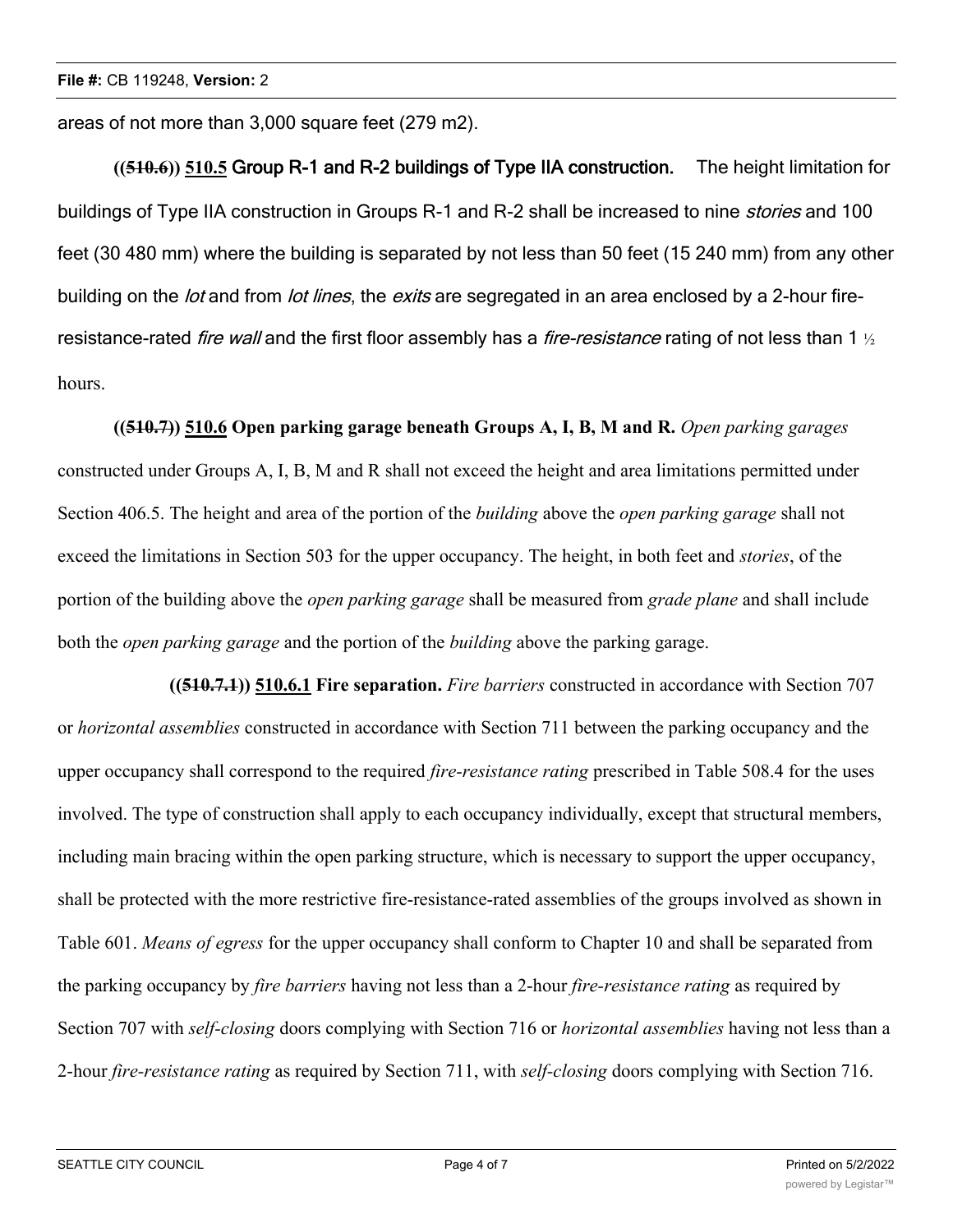*Means of egress* from the *open parking garage* shall comply with Section 406.5.

# **((510.8)) 510.7 Group B or M buildings with Group S-2 open parking garage above.** Group B or M

occupancies located below a Group S-2 *open parking garage* of a lesser type of construction shall be considered as a separate and distinct building from the Group S-2 *open parking garage* for the purpose of determining the type of construction where all of the following conditions are met:

1. The buildings are separated with a *horizontal assembly* having a *fire-resistance rating* of not less than 2 hours.

2. The occupancies in the building below the *horizontal assembly* are limited to Groups B and

M.

3. The occupancy above the *horizontal assembly* is limited to a Group S-2 *open parking garage.*

4. The building below the *horizontal assembly* is of Type IA construction.

**Exception:** The *building* below the *horizontal assembly* shall be permitted to be of Type IB or II construction, but not less than the type of construction required for the Group S-2 *open parking garage* above, where the *building* below is not greater than one story in height above grade plane.

5. The height and area of the *building* below the *horizontal assembly* does not exceed the limits set forth in Section 503.

6. The height and area of the Group S-2 open parking garage does not exceed the limits set forth in Section 406.5. The height, in both feet and stories, of the Group S-2 *open parking garage* shall be measured from grade plane and shall include the building below the *horizontal assembly*.

7. Exits serving the Group S-2 open parking garage discharge directly to a street or *public way* and are separated from the *building* below the *horizontal assembly* by 2-hour fire barriers constructed in accordance with Section 707 or 2-hour *horizontal assemblies* constructed in accordance with Section 711, or both.

**((510.9)) 510.8 Multiple buildings above a horizontal assembly.** Where two or more *buildings* are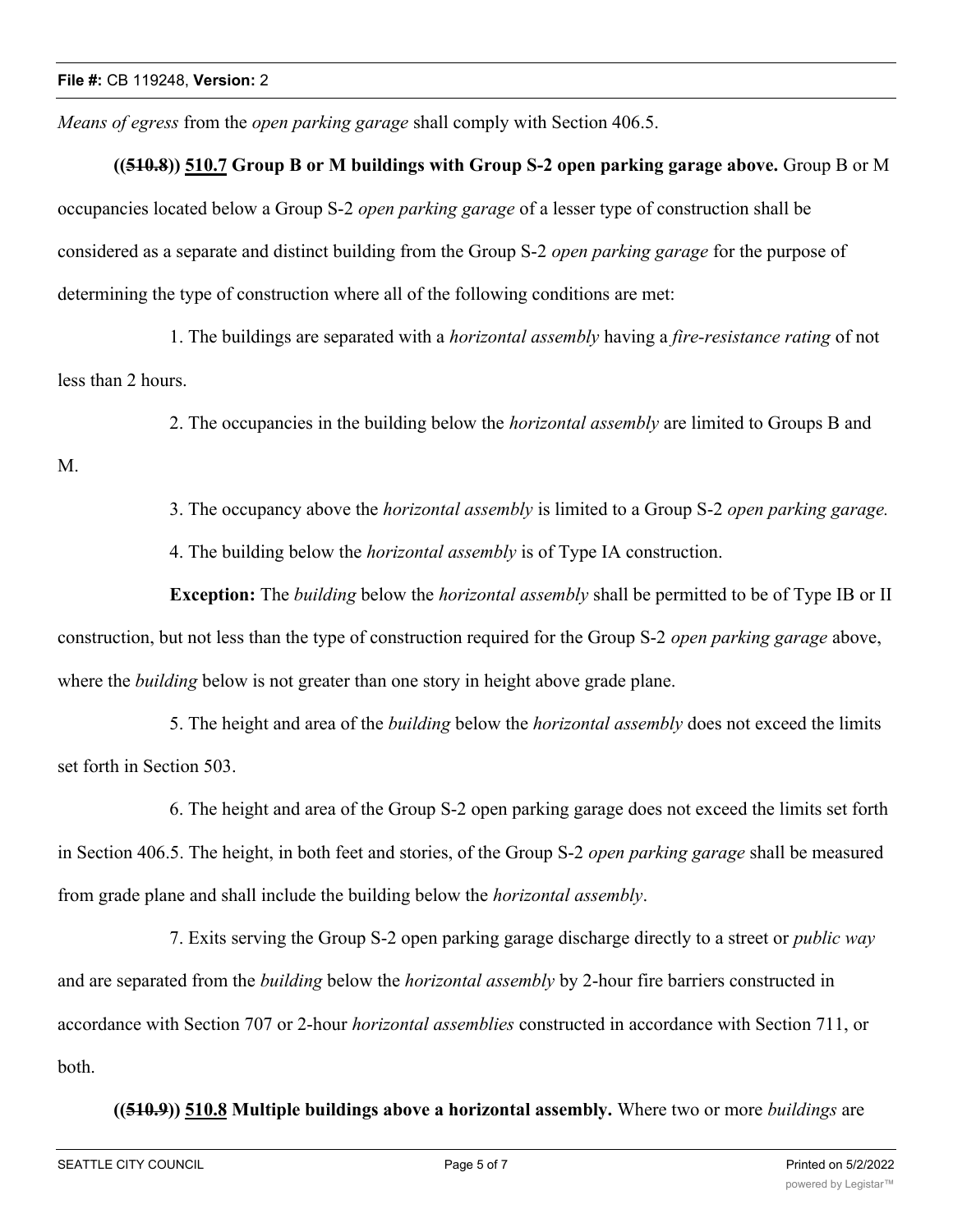#### **File #:** CB 119248, **Version:** 2

provided above the *horizontal assembly* separating a Group S-2 parking garage or *building* below from the *buildings* above in accordance with the special provisions in Section 510.2, 510.3 or ((510.8)) 510.7, the buildings above the *horizontal assembly* shall be regarded as separate and distinct buildings from each other and shall comply with all other provisions of this code as applicable to each separate and distinct *building*.

**510.10 Group R-2 buildings of Type IIIA construction.** The height limitation for *buildings* of Type IIIA construction in Group R-2 shall be increased to six *stories* and 75 feet (22 860 mm) where all of the following conditions are met:

1. The first story of Type IIIA construction is separated from stories above with a *horizontal assembly* having a *fire-resistance rating* of not less than 2 hours.

2. All stories of Type IIIA construction greater than 6,000 gross square feet shall be subdivided into compartments, by 2-hour fire-resistance rated *fire walls*, with areas of not more than 12,000 gross square feet.

3. Each compartment shall have an enclosed *exit access stairway,* and a standpipe system in accordance with Section 905.

4. Unprotected vertical openings, including unenclosed *exit access stairways*, shall not penetrate floor/ceiling assemblies between stories of Type IIIA construction or between stories of Type IIIA and Type IA construction.

5. Mezzanines shall not be allowed in any story of the Type IIIA construction.

6. The maximum total design *dead load* shall be 50psf for all roof areas above the sixth story of

Type IIIA construction.

**Note:** The *dead load* shall be calculated as specified in Chapter 2 and Section 1607.12.3.1.

**Note:** The maximum total design *dead load* of 50psf is permitted to be applied over the entire roof area above the sixth story of Type IIIA construction.

Section 2. This ordinance shall take effect and be in force 30 days after its approval by the Mayor, but if not